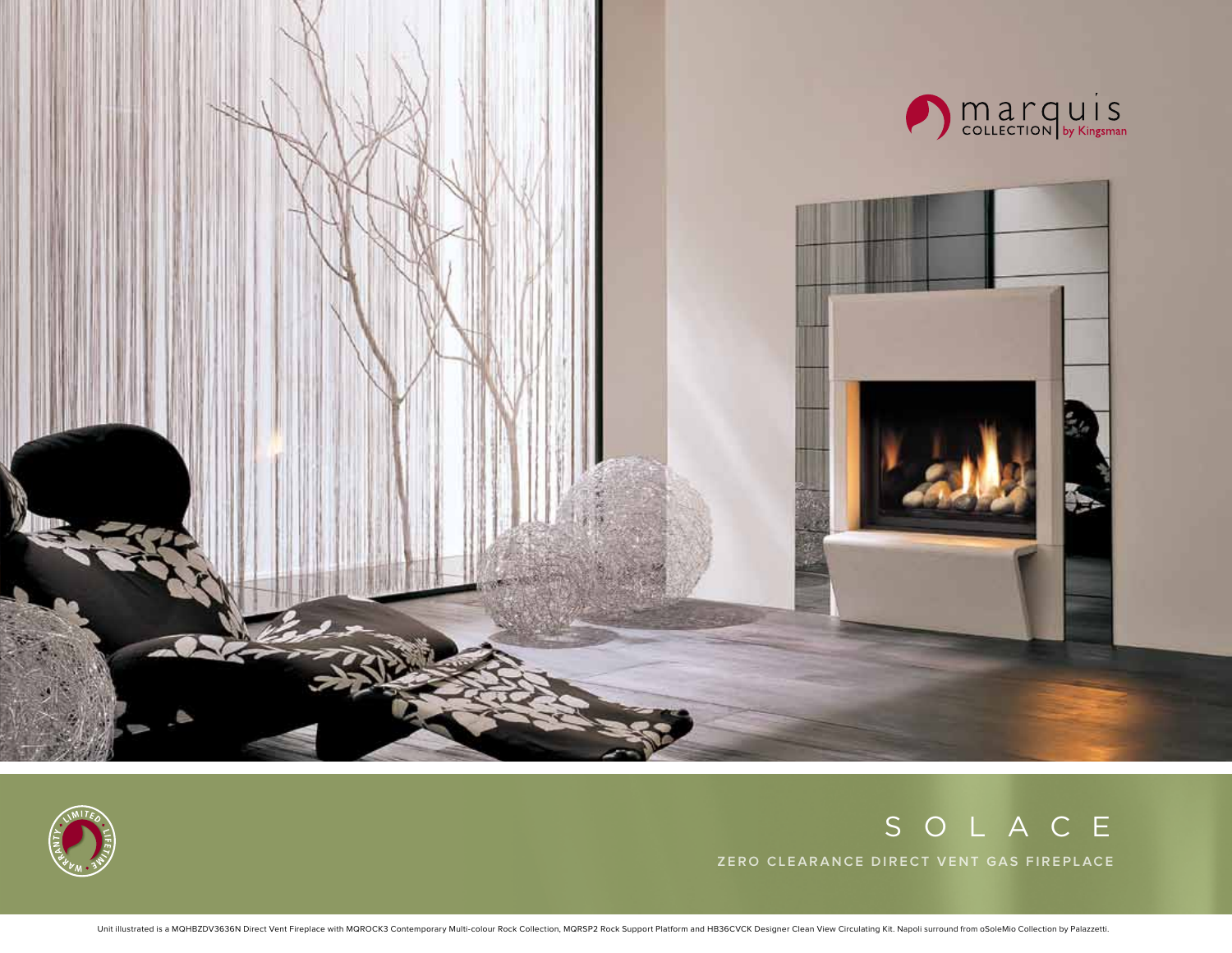### BRick Liner Options



**REd Herringbone**



**Traditional**



**Natural Herringbone**



**Classic (mqhbzdv3636 only)**

### WALL SURROUNDS

**Concave & convex**

**black**

**pewter**



# Find your **SOLACE**

Imagine lively gatherings or times of quiet reflection in front of the beautiful Solace. Available in a range of sizes and an unprecedented array of custom options, the Solace allows you to transform your fireplace into something truly unique. Select a traditional or herringbone brick liner and choose a log or contemporary rock set to complete the look.





xш

concave



**convex surround**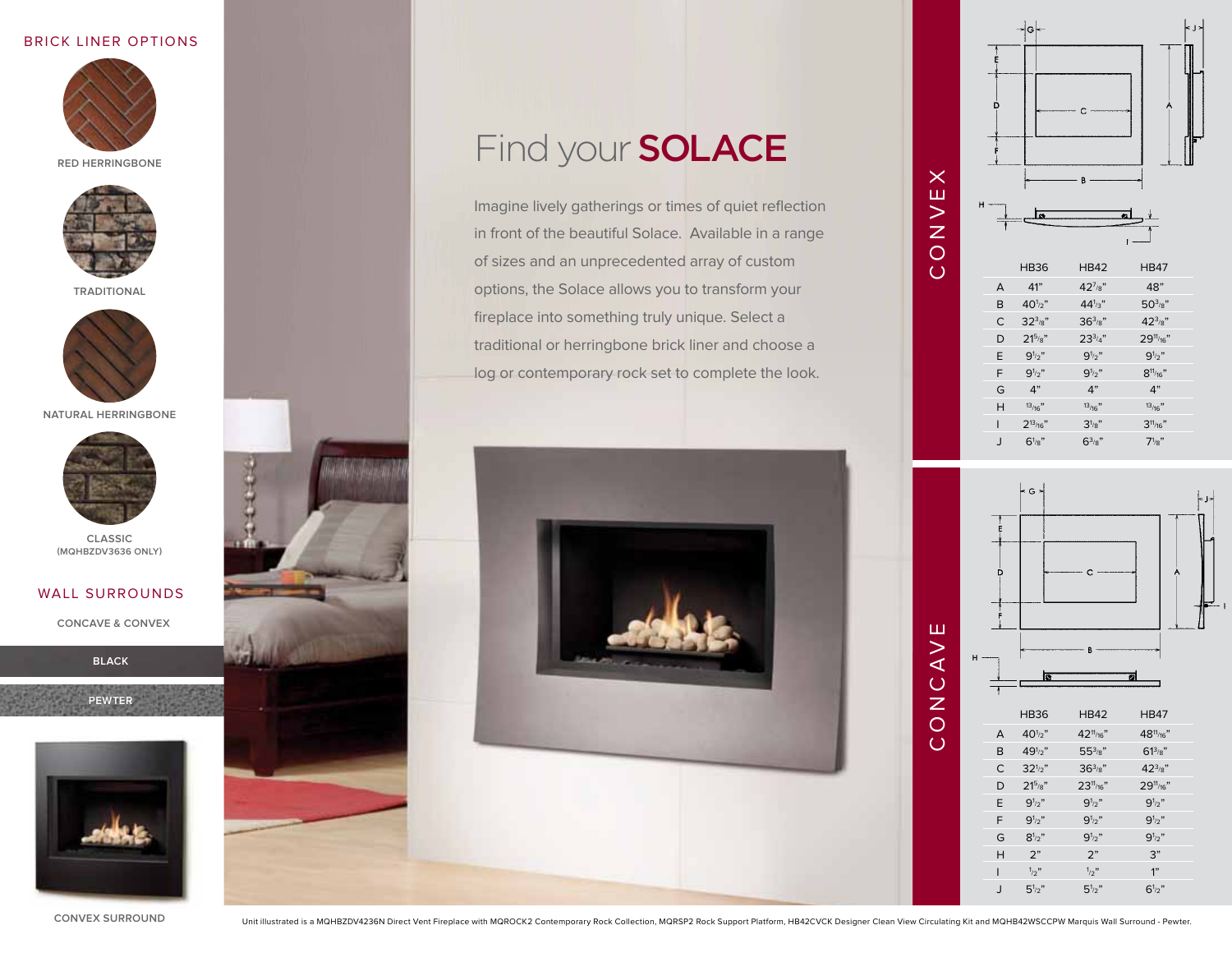| <b>Model</b>      | MOHBZDV3636N<br>MQHBZDV4236N | MOHBZDV3636LP<br>MQHBZDV4236LP | MQHBZDV4736N | MOHBZDV4736LP |
|-------------------|------------------------------|--------------------------------|--------------|---------------|
|                   |                              |                                |              |               |
| <b>Flue</b>       | top                          | top                            | top          | top           |
| <b>Fuel</b>       | Natural                      | Propane                        | Natural      | Propane       |
| <b>Input Max.</b> | 30,500 BTU                   | 29,000 BTU                     | 40,000 BTU   | 36,000 BTU    |
| Input Min.        | 20,600 BTU                   | 22.200 BTU                     | 27,000 BTU   | 30,000 BTU    |
| $FE (P.4.1-02)$   | 60.9%/56.8%                  | 62.4%/56.8%                    | 46.5%        | 42.5%         |

| Corner Framing Dimensions (inches) |                 |                  |                        |   |                                          |                   |                      |  |  |
|------------------------------------|-----------------|------------------|------------------------|---|------------------------------------------|-------------------|----------------------|--|--|
|                                    | <b>LOUVERED</b> |                  |                        |   | <b>CLEAN VIEW CIRCULATING KIT (CVCK)</b> |                   |                      |  |  |
|                                    | <b>HB36</b>     | <b>HB42</b>      | <b>HB47</b>            |   | <b>HB36</b>                              | <b>HB42</b>       | <b>HB47</b>          |  |  |
| A                                  | $54^{13}$ /16"  | $58^{13}$ /16"   | $65^{1/4"$             | A | $597/8$ "                                | $63^{13}$ /16"    | 70 <sup>3</sup> /16" |  |  |
| B                                  | $36^{3}/8$ "    | $42^{3}/8$ "     | $47^{3}_{8}$ "         | B | $38^{7}_{/16}$ "                         | $42^{7}$ /16"     | $48^{3}_{8}$ "       |  |  |
| C                                  | 36"             | $41^{7}_{8}$ "   | $471$ <sub>/16</sub> " | C | $38^{1/6}$ "                             | $42^{1}_{/16}$ "  | 48 <sup>1</sup> /16" |  |  |
| D                                  | $9^{3}_{16}$ "  | $8^{1/4}$        | $8^{15}$ /16"          | D | $10^{11}_{/16}$ "                        | $10^{11}_{/16}$ " | $10^{7}_{8}$ "       |  |  |
| E                                  | $38^{3/4"$      | $41^{5}_{8}$     | $461/8$ "              | E | $425$ /16"                               | $451/8$ "         | $49^{5}_{8}$ "       |  |  |
| F                                  | $12^{3/8}$      | $13^{3/4}$       | $13^{15}_{/16}$ "      | F | $12^{3/8}$                               | $13^{3/4}$        | $13^{15}_{/16}$ "    |  |  |
| G                                  | $17^9$ /16"     | $19^{1/2}$       | $19^{11}_{/16}$ "      | G | $17\frac{9}{16}$                         | $19^{1/2}$        | $19^{11}_{/16}$ "    |  |  |
| Н                                  | $27^{3}_{8}$    | $29^{7}_{/16}$ " | $32^{5}_{8}$ "         | H | $29^{15}_{/16}$ "                        | $31^{7}/8"$       | $351/16$ "           |  |  |



|                                          | Top Flue Model | Height             |                        | Front Width        |                  | Depth             |              |
|------------------------------------------|----------------|--------------------|------------------------|--------------------|------------------|-------------------|--------------|
|                                          |                | Actual             | Framing                | Actual             | Framing          | Actual            | Framing      |
|                                          | <b>LOUVERS</b> |                    |                        |                    |                  |                   |              |
|                                          | <b>HB36</b>    | $34^{13}$ /16"     | 35"                    | 36"                | $36^{3}/8$ "     | $16^{7}$ /16"     | 17"          |
|                                          | <b>HB42</b>    | 37"                | $37\frac{1}{8}$        | $41^{7}/8$ "       | $42^{3}/8$ "     | $16^{7}_{16}$ "   | 17"          |
|                                          | <b>HB47</b>    | 43 <sup>1</sup> 16 | $43'$ / <sub>8</sub> " | 47 <sup>1</sup> 16 | $47^{3}_{8}$ "   | $19^{7}_{16}$ "   | $19^{1/2}$ " |
| <b>CLEAN VIEW CIRCULATING KIT (CVCK)</b> |                |                    |                        |                    |                  |                   |              |
|                                          | <b>HB36</b>    | $34\frac{11}{16}$  | 41"                    | $381/16$ "         | $38^{7}_{/16}$ " | $18^{7}_{8}$ "    | $19^{1/2}$   |
|                                          | <b>HB42</b>    | $36^{13}$ /16"     | 43"                    | $421$ /16"         | $42^{7}_{/16}$ " | $18^{15}_{/16}$ " | $19^{1/2}$ " |

 $48<sup>1</sup>/16"$ 

/16" 483/8" 2115/16" 22"

49" 49<sup>1</sup>/<sub>8</sub>"

HB47

### Standard Features

- > Millivolt or IPI valve system allows operation during a power failure with Hi/low heat and flame adjustment
- > Dual burner with Realistic Flame Pattern

## Optional Features

Designer Clean View Circulating Kit – No Louvers Required, Optional Pull Screens

Louvers – Grills available in Black. Classic Series Black with Polished Brass, Antique or Chrome Accents

Overlay Doors – Deluxe, Top Half

Designer Doors – Arch or Straight Black Doors

Surrounds Wide (Louvered Units) – Polished Brass, Antique or Chrome

Coverage – HB36 – 351/2" h x 411/8" w HB42 – 375/8" h x 451/8" w HB47 – 435/8" h x 501/8" w

Surrounds Slim Line (Louvered Units) – Gun Metal Black

Coverage – HB36 – 341/4" h x 371/2" w HB42 – 373/8" h x 433/8" w HB47 – 433/8" h x 483/8" w

Fan Kit – Heat activated with variable speed control

Brick Refractory Liner – Traditional, Herringbone or Classic (36" model only) Thermostat – Wall Mount Millivolt Thermostat or Programmable Thermostat

Remote Control – On/Off, Thermostat On/Off or Thermostat with Flame Modulating and or Fan Control

Child Safety Screen

Porcelain Reflective Liner

Log Set or Contemporary Rock Collection

Wall Surrounds – Convex, Concave with Black or Pewter finishes